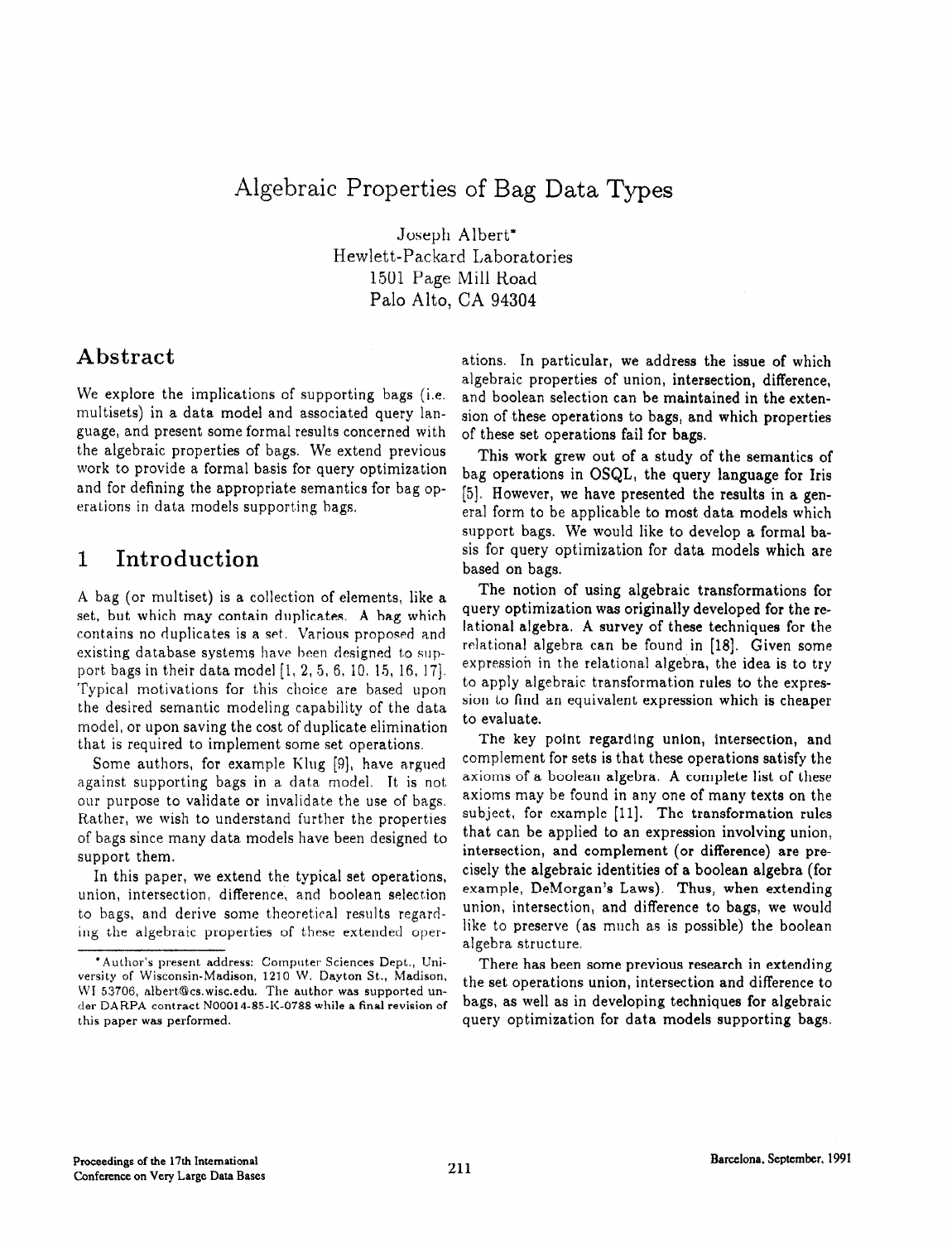and present some of the usual algebraic identities for sets. They define a framework for query optimization, 2.1 Preliminaries and state that the algebraic identities applicable to sets will continue to hold for bags, since union, intersection, In this section, we formalize some of the algebraic and difference for bags form a boolean algebra. properties of bags. In particular we define bag opera-

bag union, intersection, and difference do not form a

However, we can define the operations so that many of these set-theoretic identities (in particular, many of we begin with the premise that there is a count-<br>of these set-theoretic identities (in particular, many of able set of primitive objects, Obj, and a set of atomic those that are relevant to query optimization) continue able set of primitive objects, Obj, and a set of atomic to hold for bags. We state and prove a number of consist of the quantifier-free predicates that may be such results, and derive some other properties of bag built up from Atom. That is, Pred is the smallest operations which have no set-theoretic counterpart. In addition, we discuss some of the properties of boolean addition, we discuss some of the properties of boolean and is closed under the propositional connectives. We algebras that fail for bags.

Vandenberg and Dewitt [19] develop a framework for algebraic query optimization for an object-oriented data model which supports bags. In this work, a large number of specific algebraic transformation rules are presented, and are used for query transformation. The emphasis of this work is on rules for manipulating the instances of types in a super-type/sub-type lattice, with complex type constructors. Union, intersection, and difference are defined for bags, and some transformation rules for these operations are given. Thus, our results complement this work.

The work of Mumick et al. [12, 13, 14] extends the usual set-theoretic operations to bags, and studies the semantics of recursion and aggregates with bag semantics. However, while the primitive operations, union, intersection, and difference are defined, no formal results regarding these operations are given.

On another track, Klausner et al. [8] take the view that, with regard to the relational model, support for bags can be handled by viewing a relation with duplicates as only a part of a (set-theoretic) relation, keeping invisible additional attributes which guarantee the uniqueness of all the tuples in the relation. While this technique may resolve at least some of the problems associated with bags for the relational model, it does not provide an adequate basis for query optimization for other data models which might be based on bags.

# Dayal et al. [4] define the relational operators for bags, 2 Algebraic Properties of Bags

We show that in general, no boolean algebra struc-<br>regis available for bags if it is desired that the bag on union, intersection, difference, and boolean selection, ture is available for bags if it is desired that the hag op-<br>contione have their standard comanties when restricted and investigate to what extent the typical algebraic erations have their standard semantics when restricted and investigate to what extent the typical algebraic<br>to sets. In particular, the operations defined in [4] for identities of these set operations are obeyed. Various to sets. In particular, the operations defined in [4] for identities of these set operations are obeyed. Various<br>has union, intersection, and difference do not form a lideas for defining the semantics of these bag opera- $\frac{1}{2}$  tions have been proposed  $[4, 7, 12, 13, 14, 19]$ . Our boolean algebra. definitions agree with those in [4].

> set of predicates which includes the atomic predicates, assume that there are no function symbols, so that the only terms on which predicates are evaluated are either variables or the elements of Obj.

> We deliberately have not specified the particular atomic predicates in order that the results presented apply for any particular set Atom that might be chosen. For the remainder of the paper, we assume that, unless otherwise noted, any particular set or bag consists of elements chosen from Obj, and that any predicate is in Pred.

> Note that the construction of a new predicate from atomic predicates may yield a result of greater arity. For example, if  $\psi_1(x)$  is the atom  $(x = 5)$ , and  $\psi_2(y)$  is the atom  $(y = 6)$ , then we have that  $\varphi(x, y) = \psi_1(x) \vee \psi_2(y)$  is a predicate of arity 2. From now on we assume that all variables are typeless. For notational convenience we sometimes write  $\psi(x)$  when x satisfies  $\psi$ , even if  $\psi$  has arity greater than 1. In case  $\psi$  has arity greater than 1, it is assumed that x is a tuple variable with the correct arity.

> A bag is a collection of elements that may contain duplicates. We write  $x \in B$  when the bag B contains  $x$ . To write down a representation of some finite bag, we use the notation [*list of elements*]. For example,  $[a,a,a,b,b]$  is the bag with 3 copies of a and 2 copies of b.

> In [4], [7], and [13] it is noted that, while a set is characterized by its membership, a bag is characterized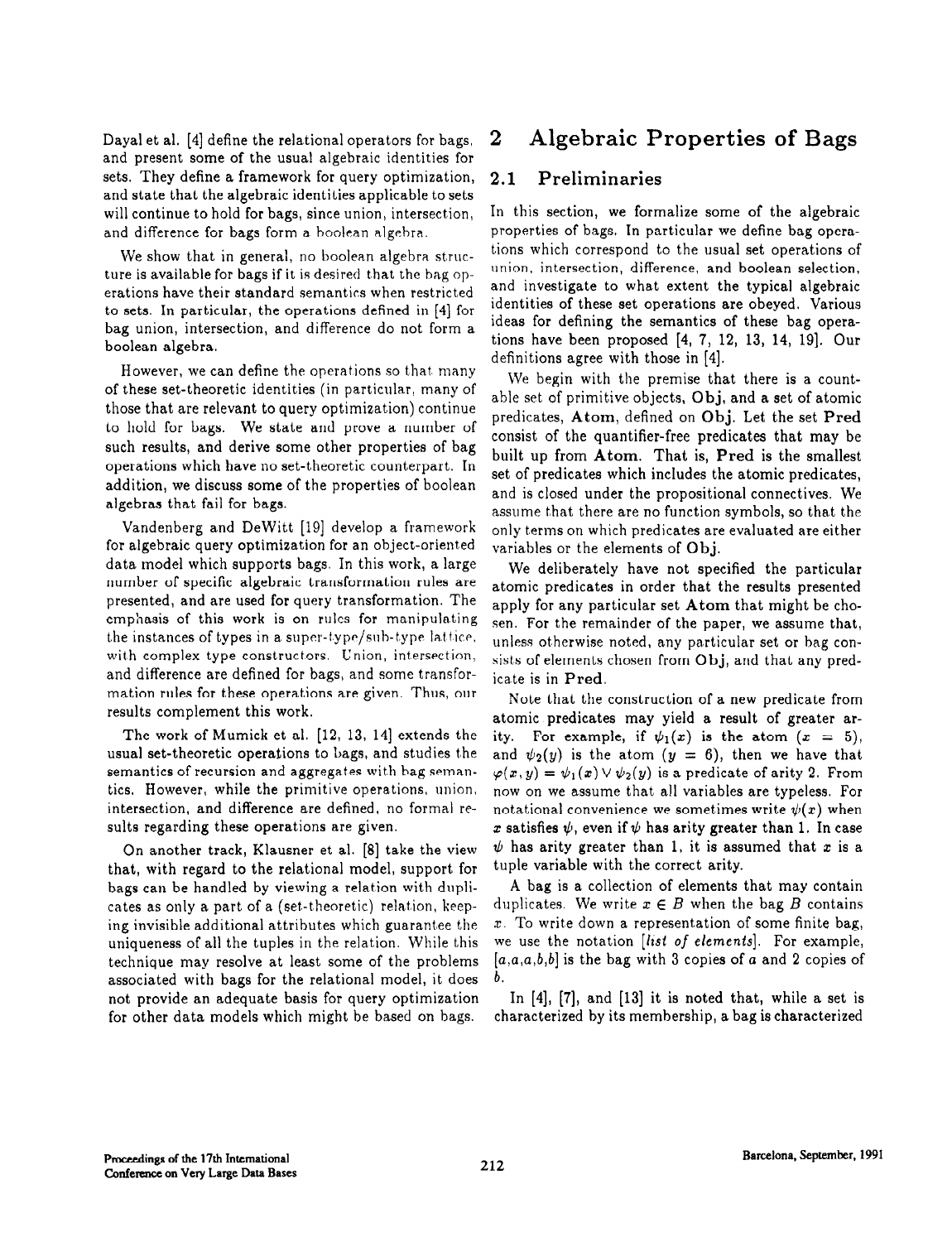by the multiplicity of its elements. We will use the infix For transitivity, suppose  $A \subset B \subset C$ . Then we have notation from [7] for the multiplicity of elements of a that  $\forall x \in A$ ,  $(x \in \in A) \leq (x \in \in B)$ , and  $\forall x \in B$ , bag. Specifically, for a bag B, we write  $x \in \in B$  for  $(x \in \in B) < (x \in \in C)$ . Since the containments are the number of copies of  $x$  in  $B$ . For our purposes, it will suffice only to consider bags having countable multiplicities of elements. We write  $x \in \in B = \omega$  if  $\forall x \in A$ ,  $(x \in \in A) \leq (x \in \in C)$  and that  $\exists x \in A$ , there are infinitely many copies of x in B. The rules  $(x \in \in A) < (x \in \in C)$ , so  $A \subset C$ , which completes the for evaluating arithmetic expressions involving  $\omega$  are proof. given in the appendix.

For most cases, finite bags suffice. It is necessary to consider bags with countably infinite multiplicities so that the results presented are applicable to algebras containing finite bags with arbitrarily large finite multiplicities (where it is required that increasing sequences of finite bags have least upper bounds). Readers who so choose may ignore the existence of infinite bags for the remainder of the paper without significant loss of content.

### 2.2 Definitions and Properties of Bag Operations

We consider the set theoretic operations union, intersection, difference, as well as boolean selection, and use the familiar notations:  $a \in A$  for membership,  $A \subset B$ and  $A \subseteq B$  for containment,  $A \cup B$  for union,  $A \cap B$  for intersection,  $A \setminus B$  for difference,  $-A$  for complement,  $\mathcal{P}(\mathcal{A})$  for power-set, and  $\sigma_{\psi}(A)$  for boolean selection.

With the exception of set complement, we can extend the above set operations to bags in a natural way. We will show that no suitable definition of bag complement exists. We are also interested in some operations whose restrictions to sets are not standard set operations.

First we define the notion of bag containment. Suppose A and B are bags.

$$
A \subseteq B \quad \stackrel{\text{def}}{\iff} \quad \forall x \in A, \ (x \in \in A) \le (x \in \in B).
$$
  

$$
A \subset B \quad \stackrel{\text{def}}{\iff} \quad A \subseteq B \text{ and } A \neq B.
$$

In either case, we call A a subbag of B.

Theorem 1 Given any set  $\beta$  of bags,  $\subset$  is a partial order relation on  $B$ .

**Proof:** It is necessary to show that  $\subset$  is irreflexive and transitive. Irreflexivity is immediate from the definition of  $\subset$ .

 $(x \in E)$  <  $(x \in E)$ . Since the containments are strict, we have that  $\exists x \in A$ ,  $(x \in \in A) < (x \in \in B)$ , and  $\exists x \in B$ ,  $(x \in \in B) < (x \in \in C)$ . It follows that

Now we define the other bag operations. The notions of largest and smallest in the following definitions refer to largest and smallest with respect to the partial order,  $\subset$ . Let A and B be bags, and  $\psi$  a predicate whose domain includes the elements of A.

 $A \cup B \stackrel{\text{def}}{=}$  the smallest bag C such that

$$
A \subseteq C \text{ and } B \subseteq C.
$$

 $A \cap B \stackrel{\text{def}}{=}$  the largest bag C such that

$$
C \subseteq A \text{ and } C \subseteq B.
$$

 $\delta(B) \stackrel{\text{def}}{=} \{x | x \in B\}.$ 

 $A\setminus B \stackrel{\text{def}}{=}$  the bag  $C \subseteq A$  such that  $\forall x \in \text{Obj}$ ,

$$
x \in \in C = \max((x \in \in A) - (x \in \in B), 0).
$$

 $\mathcal{P}(A) \stackrel{\text{def}}{=} \{B \mid B \subseteq A\}.$ 

$$
\sigma_{\psi}(A) \stackrel{\text{def}}{=} \text{ the bag } C \text{ such that } \forall x \in \text{Obj}
$$
\n
$$
x \in C = x \in A \text{ if } \psi(x)
$$
\n
$$
x \in C = 0 \text{ otherwise.}
$$

 $A \sqcup B \stackrel{\text{def}}{=}$  the bag C such that  $\forall x \in \text{Obj}$ 

 $x \in \in C = (x \in A) + (x \in B).$ 

We will call  $\delta$  the duplicate elimination function, and use the name bag concatenation for U. The definitions for  $\cup$  and  $\cap$  will yield the usual set union and intersection when restricted to sets. However, we need to show that these operations are well-defined for bags. That is, we would like to show that there is a unique bag satisfying the definition of  $A \cup B$  and  $A \cap B$  for some fixed bags  $A$  and  $B$ . This is the content of the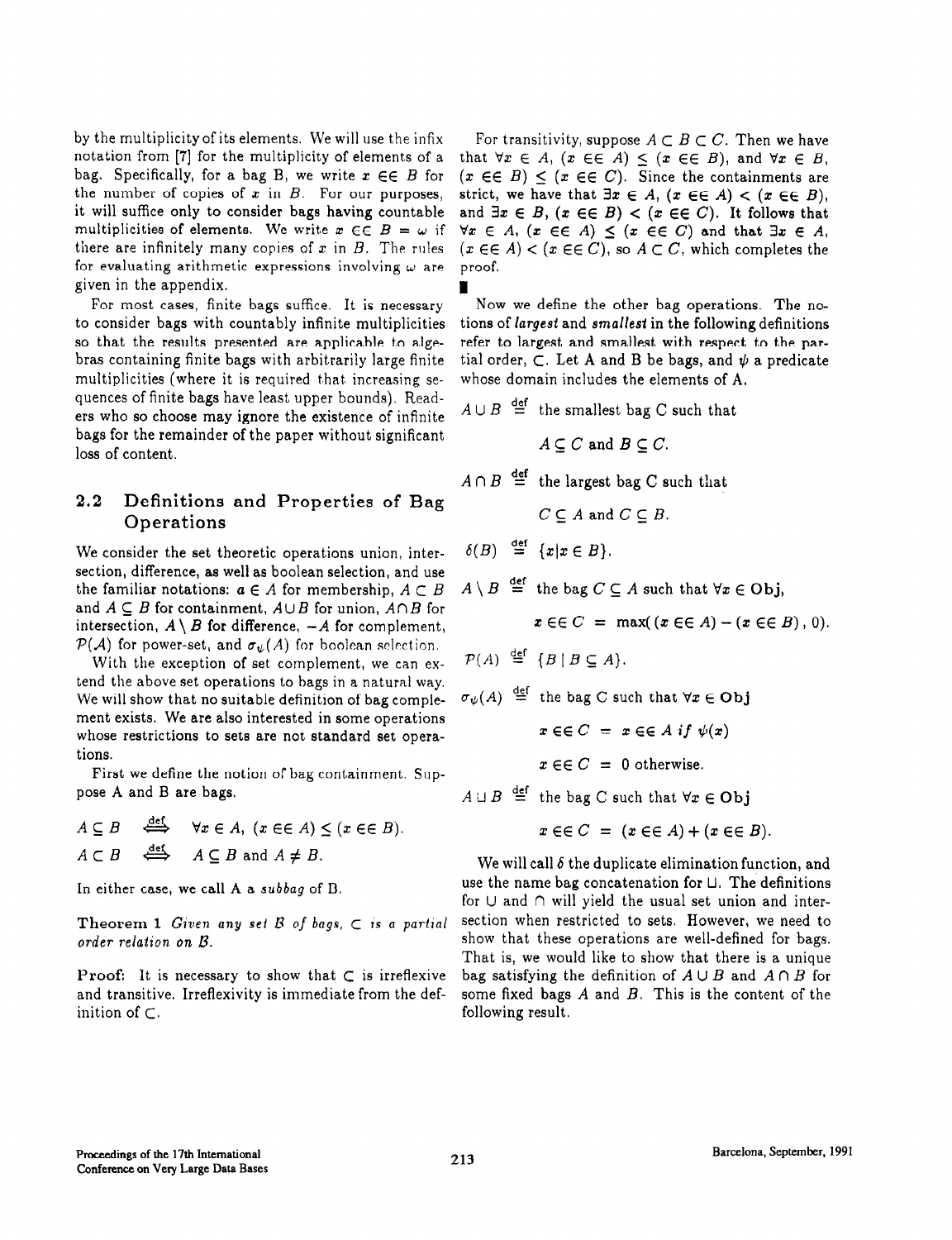Theorem 2 Let  $A$ ,  $B$ , and  $C$  be bags.

 $x \in A \cup B$  $=$  max( $x \in A$ ,  $x \in B$ ) (1)

 $x \in \in A \cap B$ 

$$
A \subseteq C \text{ and } B \subseteq C \implies A \cup B \subseteq C \tag{3}
$$

$$
C \subseteq A \text{ and } C \subseteq B \implies C \subseteq A \cap B \tag{4}
$$

 $\cap$ . For (1), let Y be the bag such that  $\forall x \in \text{Obj},$  $x \in Y = \max(x \in \mathcal{E} \mid A, x \in \mathcal{E} \mid B)$ . It follows that  $A \cup B = (A \setminus B) \cup B$  (6)  $A \subseteq Y$  and  $B \subseteq Y$ . We need to show that Y is the smallest such bag. Suppose not. Then there is some bag X such that  $A \subseteq X$ ,  $B \subseteq X$ , but it is not the case that  $Y \subseteq X$ . Thus  $a \in \in X < a \in \in Y$  for some a. By the definition of Y, either  $a \in \mathcal{E} \leq a \in \mathcal{E}$  or  $a \in K < a \in E$ , contradicting  $A \subseteq X$  and  $B \subseteq X$ .

The proof of  $(2)$  is similar to  $(1)$ . Let Y be the bag such that  $\forall x \in \text{Obj}, x \in \in Y = \min(x \in \in A, x \in \in B).$ It follows that  $Y \subseteq A$  and  $Y \subseteq B$ . We need to show that Y is the largest such bag. Suppose not. Then there is some bag X such that  $X \subseteq A$ ,  $X \subseteq B$ , but it is not the case that  $X \subseteq Y$ . Thus  $a \in \in X > a \in \in Y$ for some  $a$ . From the definition of  $Y$ , we have that either  $a \in K > a \in A$  or  $a \in K > a \in B$ , contradicting  $X \subseteq A$  and  $X \subseteq B$ .

For (3), we have

$$
A \subseteq C \text{ and } B \subseteq C
$$
  
\n
$$
\Rightarrow (x \in \in A) \le (x \in \in C)
$$
  
\n
$$
\Rightarrow (x \in C) \le (x \in C)
$$

$$
(\omega \cos \theta) = (\omega \cos \theta)
$$

$$
\rightarrow A \cup B \subset C
$$

For (4), we have

$$
C \subseteq A \text{ and } C \subseteq B
$$
  
\n
$$
\Rightarrow (x \in \in C) \le (x \in \in A)
$$
  
\nand  $(x \in \in C) \le (x \in \in B)$   
\n
$$
\Rightarrow (x \in \in C) \le \min(x \in \in A, x \in \in B)
$$
  
\n
$$
\Rightarrow C \subseteq A \cap B,
$$

The following result establishes for some of the bag and certainly  $E \subseteq A \cup B$ .<br>Jerations, properties which play a central role in the For the inductive step, let E be an expression having operations, properties which play a central role in the that some of these identities are stated in [4] and [19]. the claim is true for expressions having fewer than  $n$ 

Theorem 3 Given any bags  $A$  and  $B$ , and predicates  $\psi$  and  $\varphi$  whose domains include  $\delta(A)$ , we have:

$$
= \min(x \in \in A, x \in \in B) \quad (2) \qquad \sigma_{\psi \vee \varphi}(A) = \sigma_{\psi}(A) \cup \sigma_{\varphi}(A) \quad (1)
$$
\n
$$
\Rightarrow 4 \cup B \subseteq C \qquad (2) \qquad \sigma_{\psi \vee \varphi}(A) = \sigma_{\psi}(A) \cap \sigma_{\varphi}(A) \quad (2)
$$

$$
\Rightarrow A \cup B \subseteq C \qquad (3) \qquad \sigma_{\psi \wedge \varphi}(A) = \sigma_{\psi}(A) \cap \sigma_{\varphi}(A) \qquad (2)
$$

$$
\Rightarrow C \subseteq A \cap B \qquad (4) \qquad \sigma_{\neg \varphi}(A) = A \setminus \sigma_{\varphi}(A) \qquad (3)
$$

Proof: These follow from the definition of 
$$
\cup
$$
 and  $\delta(\sigma_{\varphi}(A)) = \sigma_{\varphi}(\delta(A))$  (4)

$$
\epsilon \in \sigma_{\varphi}(A) = (x \epsilon \epsilon A) * (x \epsilon \epsilon \sigma_{\varphi}(o(A))) \qquad (3)
$$

$$
A \cup B = (A \setminus B) \cup B \tag{6}
$$

$$
A \cup B = (A \cup B) \setminus (A \cap B) \tag{7}
$$

$$
A \cap B = A \setminus (A \setminus B) \tag{8}
$$

$$
A \cap B = (A \cup B) \setminus (A \cup B) \tag{9}
$$

Proof: The proofs of these identities follow from simple arithmetic on the bag multiplicity functions. ,

Now we discuss the importance of the above properties. First note that  $(1)$ ,  $(2)$ ,  $(3)$  above imply that the semantics of  $\vee$ ,  $\wedge$ , and  $\neg$  with respect to boolean selection correspond to  $\cup$ ,  $\cap$ , and  $\setminus$ , respectively.

Item (5) is a formal way of saying that the bag selection operator has what we will refer to as all-or-nothing semantics. In accord with the definition on page 3, if B is a bag, then  $\sigma_{\varphi}(B)$  will select all elements of B which satisfy the predicate  $\varphi$ . If some  $x \in B$  does not satisfy  $\varphi$ , then it is not selected. Either all copies of some  $x \in B$  are selected, or none are.

Finally, (6) through (9) demonstrate that  $\sqcup$  and  $\setminus$ and  $(x \in \in B) \le (x \in \in C)$  are sufficient to define U and  $\cap$ . It is natural to ask the  $\Rightarrow$  max( $x \in \in A$ ,  $x \in \in B$ )  $\leq$  ( $x \in \in C$ ) converse question, that is, can  $\sqcup$  or  $\setminus$  be constructed  $\Rightarrow A \cup B \subseteq C.$  out of the remaining operations? The following two results give this a negative answer.

> Theorem 4 There is no bag expression involving the symbols  $\{A, B, \cup, \cap, \setminus\}$  which is equivalent to  $A \sqcup B$  for all bags  $A$  and  $B$ .

Proof: We first claim that if  $E$  is the value of any wellformed bag expression constructed from the symbols  $\{A,B,U,\cap,\setminus\}$  then  $E\subseteq A\cup B$ . This claim is established by induction on the number of  $\cup, \cap$ , or  $\setminus$  operators and we have proved the theorem.  $\qquad \qquad$  occurring in E. As a basis, suppose E has 0 of the  $\bigcup_i \cap$ , or  $\setminus$  operators. Then either  $E = A$  or  $E = B$ , and certainly  $E \subseteq A \cup B$ .

design of a query language having bag semantics. Note exactly n operators, where  $n > 0$ , and suppose that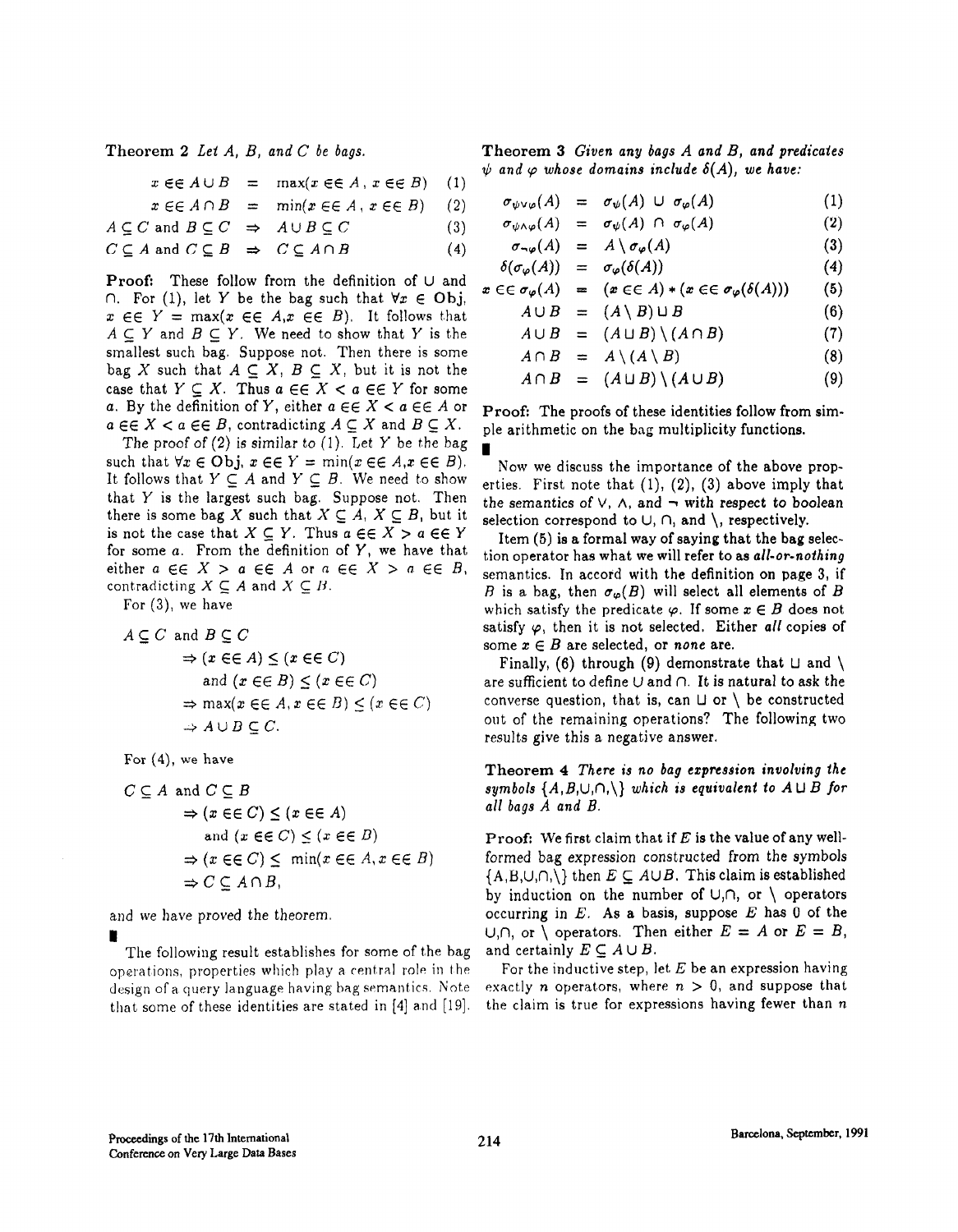$$
E = E_1 \cup E_2 \tag{1}
$$

$$
E = E_1 \cap E_2 \tag{2}
$$

$$
E = E_1 \setminus E_2. \tag{3}
$$

The number of operators in either  $E_1$  or  $E_2$  is less than n, so, by the induction hypothesis,  $E_1 \subset A \cup B$ and  $E_2 \subseteq A \cup B$ . But then, it immediately follows that.  $E_1 \cup E_2 \subseteq A \cup B$ ,  $E_1 \cap E_2 \subseteq A \cup B$ , and  $E_1 \setminus E_2 \subseteq A \cup B$ , which establishes the claim.

To complete the proof, suppose, to the contrary, that there was an expression,  $E$ , constructed from the symbols  $\{A,B,\cup,\cap,\setminus\}$ , which was equivalent to  $A \sqcup B$  for all bags A and B. Then  $E = A \sqcup B$ , and by the claim,  $A \sqcup B \subseteq A \cup B$ . This leads to a contradiction. Choose any bags A and B such that  $A \cap B \neq \emptyset$ , in which case  $A \sqcup B \subseteq A \cup B$  is false, and the theorem follows.

symbols  $\{A, B, \cup, \cap, \sqcup\}$  which is equivalent to  $A \setminus B$  for all bags. A and B.

Proof: This result is established with a proof very similar to that for Theorem 4. As before, we begin with an auxiliary claim. If  $E$  is the value of any wellformed bag expression constructed from the symbols  ${A,B,U,\cap,L}$  then  $A\cap B\subseteq E$ . This claim is established by induction on the number of  $\cup$ , $\cap$ , or  $\cup$  operators occurring in  $E$ . As a basis, suppose  $E$  has 0 of the  $U,\cap$ , or  $U$  operators. Then either  $E = A$  or  $E = B$ , and certainly  $A \cap B \subseteq E$ .

For the inductive step, let  $E$  be an expression having exactly *n* operators, where  $n > 0$ , and suppose that the claim is true for expressions having fewer than  $n$ operators. Then  $E$  has one of the following forms:

$$
E = E_1 \cup E_2 \tag{1}
$$

$$
E = E_1 \cap E_2
$$

$$
E = E_1 \cup E_2. \tag{3}
$$

The number of operators in either  $E_1$  or  $E_2$  is less Theorem 6 (P(U),U, n) is a distributive lattice inthan n, so, by the induction hypothesis,  $A \cap B \subseteq E_1$ and  $A \cap B \subseteq E_2$ . But then, it immediately follows that  $A \cap B \subseteq E_1 \cup E_2$ ,  $A \cap B \subseteq E_1 \cap E_2$ , and  $A \cap B \subseteq E_1 \cup E_2$ , which establishes the claim.

To complete the proof, suppose, to the contrary, that there was an expression, E, constructed from the sym-bound of the partial order, C. Thus, to establish that, bols  $\{A, B, \cup, \cap, \cup\}$ , which was equivalent to  $A \setminus B$  for given some arbitrary bag,  $U$ ,  $(\mathcal{P}(U), \cup, \cap)$  is

operators. Then E has one of the following forms: every bag A and B. Then  $E = A \setminus B$ , and by the claim,  $A \cap B \subseteq A \setminus B$ . If  $A = [x]$  and  $B = [x]$ , then  $[x] = A \cap B \subseteq A \setminus B = \emptyset$ , a contradiction, and the theorem follows.

> The implication of these results is that  $\sqcup$  and  $\setminus$  are strictly more general operations than  $\cup$  and  $\cap$ . Note that some query languages, for example SQL [2], use the keyword 'union' for the operator U. We have chosen to call the U operation 'union' since this operator shares the same algebraic properties as the standard set-theoretic union, and in fact is the usual settheoretic union when restricted to sets. However, Theorems 4 and 5 imply that a query language which supports bag concatenation (the U operator) as well as union, intersection, and difference, is more powerful than a language supporting only union, intersection, and difference.

Now we discuss bag difference. The bag difference Theorem 5 There is no bag expression involving the operator is just the usual notion of set difference when<br>sumbols  $\{A, B, \cup, \cap, \cup\}$  which is equivalent to  $A \setminus B$  for restricted to sets. However, taking any bag that is a set as a universe, this operator does not induce a complement operator relative to this universe. In fact, we can demonstrate a stronger result, that no such operator exists. Thus, looking for a different semantics for bag difference cannot resolve this problem

> The properties that a complement operator must satisfy are a subset of the axioms of a boolean algebra. If we restrict the axioms of a boolean algebra to those in which complement is not referenced, then we have the axioms of a distributive lattice. That is, if  $(\mathcal{P}(U),\cup,\cap,-)$  is a boolean algebra (with unit U, and zero  $\emptyset$ ), then  $(\mathcal{P}(U), \cup, \cap)$  is a distributive lattice.

> Given a bag  $U$ , we would like to have some suitable unary operator,  $-$ , such that  $(\mathcal{P}(U),\cup,\cap,-)$  is a boolean algebra, with unit U, and zero  $\emptyset$ . What we can show is that, while a distributive lattice structure is available on  $\mathcal{P}(U)$ , there is no unary operator which extends the structure to a boolean algebra. We establish these facts in the following two theorems.

> duced by the partial order  $\subset$ . We will call it the subbag /allice.

> **Proof:** The operations  $\cup$  and  $\cap$  were defined, respectively, as the least upper bound and greatest lower given some arbitrary bag,  $U$ ,  $(\mathcal{P}(U),\cup,\cap)$  is the lattice

(2)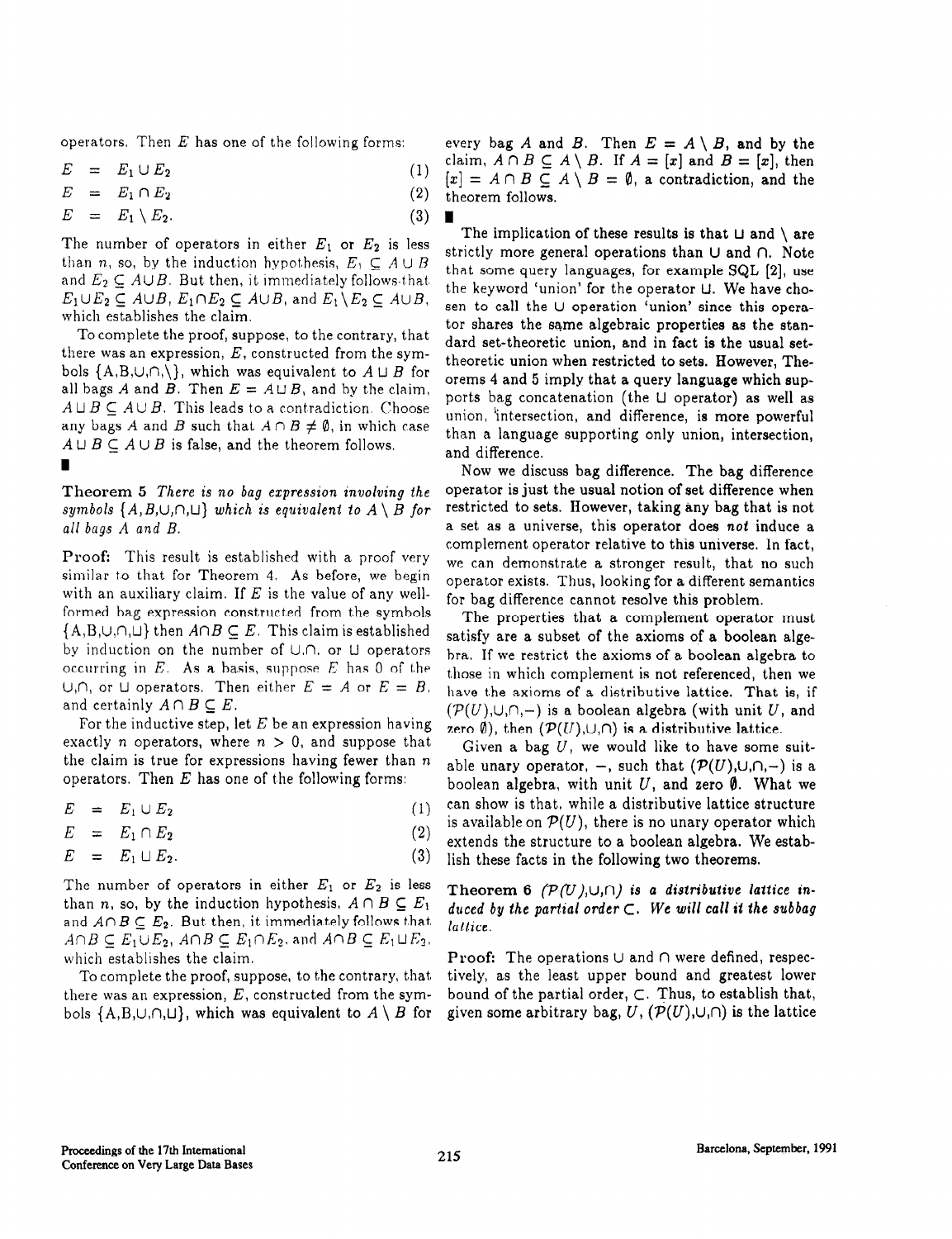induced by the partial order  $\subset$ , it suffices to show that  $\mathcal{P}(U)$  is closed with respect to U and  $\cap$ . This was already shown in Theorem 2, taking  $C$  in items (3) and  $(4)$  to be  $U$ .

It remains to be shown that  $\cup$  distributes over  $\cap$ , and  $\cap$  distributes over  $\cup$ , which follow from simple arithmetic. Fix  $x$ . Then:

$$
x \in \in A \cup (B \cap C)
$$

$$
= \max(x \in \in A, \min(x \in \in B, x \in \in C))
$$

$$
= \min(\max(x \in \in A, x \in \in B), \max(x \in \in A, x \in C))
$$

$$
= x \in \in (A \cup B) \cap (A \cup C).
$$

And similarly, we have:

 $x \in A \cap (B \cup C)$ 

$$
= \min(x \in \in A, \max(x \in \in B, x \in \in C)
$$

$$
= \max(\min(x \in \in A, x \in \in B), \min(x \in \in A, x \in \in C))
$$

 $= x \in (A \cap B) \cup (A \cap C).$ 

I

Theorem 7 If U is a bag which is not a set, then there is no unary operator,  $-$ , that can be defined on  $\mathcal{P}(U)$  such that  $(\mathcal{P}(U),\cup,\cap,-)$  is a boolean algebra.

**Proof:** The axioms that a unary operator,  $-$ , must satisfy to be a complement are:

$$
\forall A \in \mathcal{P}(U), \quad A \cup (-A) = U
$$
  

$$
\forall A \in \mathcal{P}(U), \quad A \cap (-A) = \emptyset.
$$

Let  $U$  be a bag which is not a set. Then there is some  $x \in U$  such that  $x \in \in U > 1$ . Fix  $A \subset U$  an arbitrary bag such that  $0 < (x \in A) < (x \in E)$ .  $([x] \in \mathcal{P}(U)$ is such a bag, so such A always exist).

Now assume, to the contrary of the statement of the theorem, that there is a unary operator,  $-$ , satisfying the above axioms for a complement. Applying the axioms to A, we have:  $A \cup (-A) = U$  which implies that  $(x \in (-A)) = (x \in \in U)$ . Similarly,  $A \cap (-A) = \emptyset$ implies that  $(x \in \in (-A)) = 0$ . Thus  $(x \in \in U) = 0$ , contradicting that  $(x \in \in U) > 1$ .

```
I
```

```
Since (\mathcal{P}(U),\cup,\cap) is a distributive lattice, all of the
usual algebraic properties of \cup and \cap are satisfied by
```
their extensions to bags. However, since it is observed that bag difference does not generate a proper complement operator, it must be that some of the properties of a boolean algebra fail for bags. We will first give an example of an identity for sets that fails for bags, and then try to understand when bag difference behaves like set difference.

Suppose  $A$ ,  $B$ , and  $C$  are sets. Then we have the following identity.

$$
A \setminus (B \cup C) = A \cap (\overline{B \cup C}) = A \cap (\overline{B} \cap \overline{C})
$$
  
= 
$$
(A \cap \overline{B}) \cap \overline{C} = (A \setminus B) \setminus C.
$$

Here we have used the equivalence of set difference and the intersection with the complement, DeMorgan's law, and the associativity of intersection. The point is, that the above identities hold for any sets  $A, B$ , and C.

However, it may be that  $A \setminus (B \cup C) \neq (A \setminus B) \setminus C$ when  $A$ ,  $B$ , and  $C$  are bags. Here is a simple example.

$$
A = [x, x, x, x]
$$
  
\n
$$
B = [x, x]
$$
  
\n
$$
C = [x]
$$
  
\n
$$
A \setminus (B \cup C) = [x, x]
$$
  
\n
$$
(A \setminus B) \setminus C = [x].
$$

We would like to know which transformations of set expressions are valid for bags, since these are useful for query optimization. What we will show is that expressions involving  $\cup$ ,  $\cap$ , and  $\setminus$  exhibit the same behavior for bags as for sets either when these operators arise from selection predicates, or when the operands are bags which are formed by applying a boolean selection to some universal bag.

Looking back at the above example, where we have  $A = [x, x, x, x], B = [x, x]$  and  $C = [x],$  we see that there is no predicate  $\psi$  such that  $B = \sigma_{\psi}(A)$ . This is because of the all-or-nothing semantics— it is not possible to select two copies of  $x$ . Either all four copies are selected, or none are selected.

The following result is suggestive.

Theorem 8 Let  $E_1$  and  $E_2$  be two bag operators constructed as a composition of  $\sigma$  operators. That is,

$$
E_1 = \sigma_{\varphi_1} \circ \sigma_{\varphi_2} \circ \cdots \circ \sigma_{\varphi_n}
$$
  

$$
E_2 = \sigma_{\psi_1} \circ \sigma_{\psi_2} \circ \cdots \circ \sigma_{\psi_k}
$$

Then, if for every set A,  $E_1(A) = E_2(A)$ , then also  $E_1(B) = E_2(B)$  for every bag B.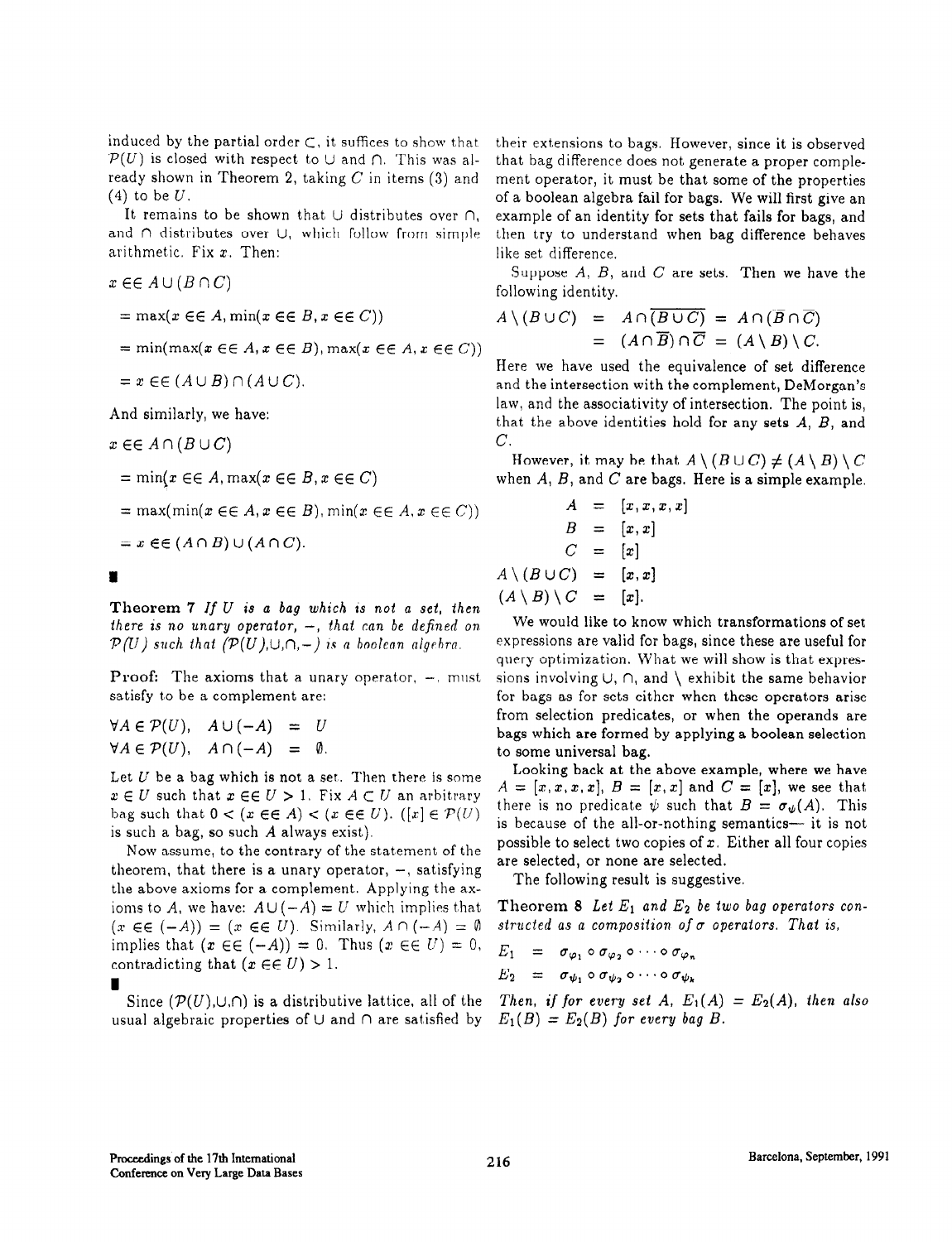**Proof:** We establish the all-or-nothing property of  $S(U) \stackrel{\text{def}}{=} \{A \subseteq U : (\exists \psi \in Pred)(A = \sigma_{\psi}(U)\}).$ expressions having several composed selections by induction on the length of the expression. That is, if Then we would like to define a boolean algebra struc-<br> $E = \sigma_A$ ,  $\circ \sigma_{A}$ ,  $\circ \cdots \circ \sigma_{A}$ , is such an expression, then ture on  $S(U)$ . For  $A \in S(U)$ , let  $(-A) \stackrel{\text{def}}{=} U \set$  $E = \sigma_{\phi_1} \circ \sigma_{\phi_2} \circ \cdots \circ \sigma_{\phi_m}$  is such an expression, then we claim that for any bag, B, we have:

$$
x \in E(B) = (x \in E) * (x \in E(\delta(B))).
$$

As a basis for the induction take  $m = 1$ . Then the desired property was established in Theorem 3, item Theorem 9  $(S(U),U,\cap,-)$  is a boolean algebra. (5).

For the inductive step, fix  $m > 1$  and suppose that the result holds for expressions having length  $m - 1$ . Then if  $E = \sigma_{\phi_1} \circ \sigma_{\phi_2} \circ \cdots \circ \sigma_{\phi_m}$ , we have that:

$$
x \in E(E) = x \in \sigma_{\phi_1} \circ \sigma_{\phi_2} \circ \cdots \circ \sigma_{\phi_m}(B)
$$
\n
$$
= x \in \sigma_{\phi_1} \circ \sigma_{\phi_2} \circ \cdots \circ \sigma_{\phi_{m-1}}(\sigma_{\phi_m}(B))
$$
\n
$$
= x \in \sigma_{\phi_1} \circ \sigma_{\phi_2} \circ \cdots \circ \sigma_{\phi_{m-1}}(\sigma_{\phi_m}(B))
$$
\nLet A and B be sub bags of U such that  $A = \sigma_{\psi}$  for some  $\psi$ , and  $B = \sigma_{\varphi}(U)$  for some  $\varphi$ . Then:  
\n
$$
= (x \in \sigma_{\phi_m}(B)) * (x \in \sigma_{\phi_1} \circ \cdots \circ \sigma_{\phi_{m-1}}(\delta(\sigma_{\phi_m}B)))
$$
\n
$$
= (x \in \sigma_{\phi_m}(B)) * (x \in \sigma_{\phi_1} \circ \cdots \circ \sigma_{\phi_{m-1}}(\sigma_{\phi_m}\delta(B)))
$$
\n
$$
= (x \in \sigma_{\phi_m}(B)) * (x \in E(\delta(B)))
$$
\n
$$
= (x \in \sigma_{\phi_m}(B)) * (x \in E(\delta(B)))
$$
\n
$$
= (x \in \sigma_{\phi_m}(\delta(B))) * (x \in E(\delta(B)))
$$
\n
$$
= (x \in \sigma_{\phi_m}(\delta(B))) * (x \in E(\delta(B)))
$$
\nNow checking the complement axioms, we see that  
\n
$$
= (x \in \sigma_{\phi_m}(\delta(B))) * (x \in E(\delta(B)))
$$
\n
$$
= \sigma_{\psi}(U) \cup \sigma_{\neg\psi}(U) = \sigma_{\psi \vee \neg \psi}(U) = U
$$
\n
$$
= \sigma_{\psi}(U) \cup \sigma_{\neg\psi}(U) = \sigma_{\psi \vee \neg \psi}(U) = U
$$
\n
$$
= \sigma_{\psi}(U) \cap \sigma_{\neg\psi}(U) = \sigma_{\psi \wedge \neg\psi}(U) = \emptyset
$$
\n
$$
= \sigma_{\psi}(U) \cap \sigma_{\neg\psi}(U) = \sigma_{\psi \wedge \neg\psi}(U) = \emptyset
$$

which establishes the claim.

Now if  $E_1$  and  $E_2$  are as in the statement of the and we have established the theorem. theorem, then for any bag  $B$ ,

$$
x \in E_1(B) = (x \in E) * (x \in E_1(\delta(B)))
$$
  
\n
$$
x \in E_2(B) = (x \in E) * (x \in E_2(\delta(B))).
$$
  
\n**3** Conclusions

But  $\delta(B)$  is a set, so  $E_1(\delta(B)) = E_2(\delta(B))$ , and the theorem follows.

I Theorem 8 states that, with respect to selection operations, bags behave like sets. A selection expression involving bags may be transformed into a logically equivalent expression either by cascading the predicates, or by substituting logically equivalent predicates. In fact, we can demonstrate a more basic result- that the operations of union, intersection, and difference for bags give rise to a boolean algebra when the operations arise from boolean selection.

Given a bag, U, we will define a structure,  $\mathcal{S}(U)$ , analogous to the power set of  $U$ , but containing only subbags obtained by applying a selection operator to  $U$ .

 $S(U)$ , bag, difference does indeed generate a proper complement operator, as the following result elucidates.

Proof: Rather than checking all of the axioms of a boolean algebra, it will suffice to show that  $(S(U),\cup,\cap)$ is a sub-lattice of  $(\mathcal{P}(U),\cup,\cap)$ , and verify the axioms for complement. To this end, it suffices to show that  $\mathcal{S}(U)$  is closed under  $\cup$ ,  $\cap$ , and  $-$ , and that  $-$  satisfies the axioms for a complement operator.

Let A and B be subbags of U such that  $A = \sigma_{\psi}(U)$ for some  $\psi$ , and  $B = \sigma_{\varphi}(U)$  for some  $\varphi$ . Then:

$$
A \cup B = \sigma_{\psi}(U) \cup \sigma_{\varphi}(U) = \sigma_{\psi \vee \varphi}(U) \in \mathcal{S}(U)
$$
  
\n
$$
A \cap B = \sigma_{\psi}(U) \cap \sigma_{\varphi}(U) = \sigma_{\psi \wedge \varphi}(U) \in \mathcal{S}(U)
$$
  
\n
$$
(-A) = U \setminus A = U \setminus \sigma_{\psi}(U) = \sigma_{\neg \psi}(U) \in \mathcal{S}(U).
$$

Now checking the complement axioms, we see that:

$$
A \cup (-A) = \sigma_{\psi}(U) \cup \sigma_{\psi}(U) = \sigma_{\psi \vee \psi}(U) = U
$$
  

$$
A \cap (-A) = \sigma_{\psi}(U) \cap \sigma_{\psi}(U) = \sigma_{\psi \wedge \psi}(U) = \emptyset,
$$

In summary, we have extended union, intersection, difference, and boolean selection to bags, giving them a semantics which agrees with the usual set-theoretic semantics when the operands are sets. In addition, we have defined and studied the notion of bag concatenation.

We have observed that union and intersection for bags form a distributive lattice. Thus, the usual algebraic properties of these set operations continue to hold for bags. Further, union and intersection correspond, respectively, to disjunction and conjunction for boolean selection.

We have also shown that there is no unary operator available to play the role of a complement, so that union, intersection and the complement would form a boolean algebra. However, we have defined a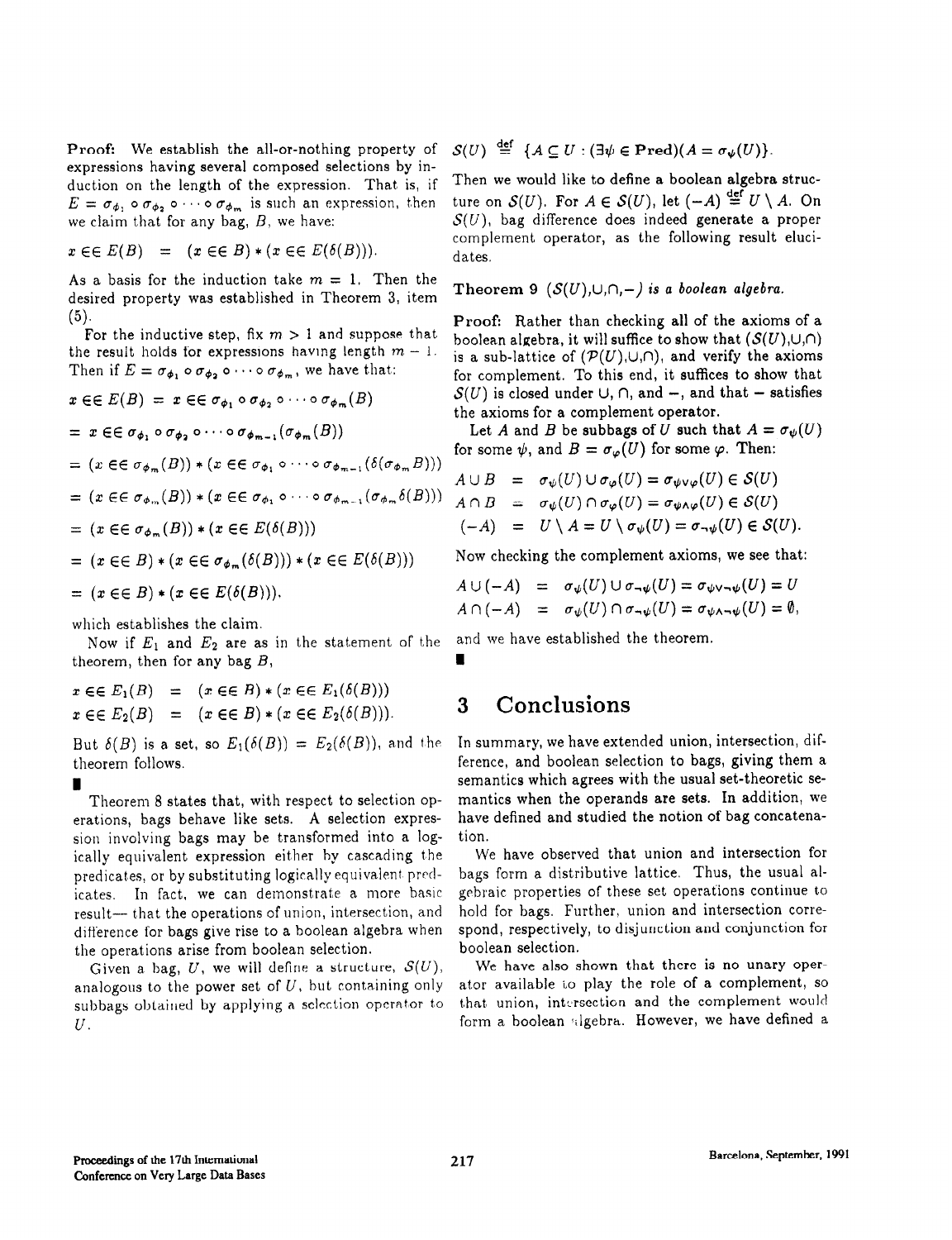bag difference operator that conforms to set difference when applied to sets, and corresponds to negation for boolean selection over bags.

While showing that some of the algebraic properties of sets fail for bags, we have shown that the collection of bags which are the result of a boolean selection applied to some universal bag forms a boolean algebra with respect to union, intersection, and difference. In this case, the usual algebraic properties for sets will hold, and in particular, the algebraic transformations that are applied to sets for query optimization continue to be valid.

# 4 Appendix

Here we extend the usual arithmetic functions to operate on  $\omega$ . For any natural number n,

```
\omega + n = n + \omega = \omega\omega - n = \omega\omega + \omega = \omega\omega - \omega = 0\omega * n = n * \omega = \omegamax(\omega, n) = max(n, \omega) = \omega\min(\omega, n) = \min(n, \omega) = n\max(\omega,\omega) = \min(\omega,\omega) = \omega
```
# 5 Acknowledgements

The development of this material was aided by a number of conversations with Peter Schauble. who first pointed out to me that there should not be a boolean algebra structure available for bags. 1 am grateful to Bill Kent, Ravi Krishnamurthy, Scott Vandenberg, and the anonymous referees for many insightful suggestions that have led to improvements in this paper.

## References

- [l] Carey, M., Dewitt, D., Vandenberg, S., 'A Data Model and Query Language for EXODUS', Proc. ACM SIGMOD 1988 Int'l Conf. on Management of Data, Chicago, IL, May 1988.
- [2] Chamberlain, D., et al., 'SEQUEL 2: A Unified Approach to Data Definition, Manipulation, and

Control', IBM Journal of Research and Development, 20:6, November 1976.

- [3] Codd, E.F., 'A Relational Model for Large Shared Data Banks', CACM 13:6, June 1970.
- [41 Dayal, U., Goodman, N., Katz, R.H., 'An Extended Relational Algebra with Control Over Duplicate Elimination', Proc. ACM Symposium on Principles of Database Systems, Los Angeles, CA, March 1982.
- 151 Fishman, D.H. et al., 'Iris: An Object-Oriented Database Management System', ACM Trans. Office Information Systems, 5:1, January 1987.
- [6] Hammer, M., McLeod, D., 'Database Description with SDM: A Semantic Database Model', ACM Trans. on Database Systems, 6:3, September 1981.
- [7] Kent, W., 'Profile Functions and Bag Theory' HPL-SAL-89-19, Hewlett-Packard Laboratories, Palo Alto, CA, January 1989.
- [8] Klausner, A., Goodman, N., 'Multirelations-- Semantics and Languages', Proc. 11th Int'l Conf. on Very Large Databases, Stockholm, Sweden, August 1985.
- 191 Klug, A., 'Equivalence of Relational Algebra and Relational Calculus Query Languages Having Aggregate Functions',  $JACM$ , 29:3, July 1982.
- IlO1 Manola, F., Dayal, U., 'PDM: An Objected-Oriented Data Model', Proc. Int'l Workshop on Object-Oriented Databases Systems, Asilomar, CA, September 1986.
- [11] Monk, J.D., Bonnett, R., ed., Handbook of Boolean Algebras, North-Holland, Amsterdam 1989.
- [12] Mumick, I.S., et al., 'Magic Conditions', *Proc. 8th* ACM Symposium on Principles of Database Systems, Philadelphia, PA, 1989.
- [13] Mumick, I.S., et al., 'Magic is Relevant', *Proc.* ACM SIGMOD 1990 Int'l Conf. on Management of Data, Atlantic City, NJ, May 1990.
- 1141 Mumick, IS., et al., 'The Magic of Duplicates and Aggregates', Proc. 16th Int'l Conf. on Very Large Databases, Brisbane, Australia, August 1990.